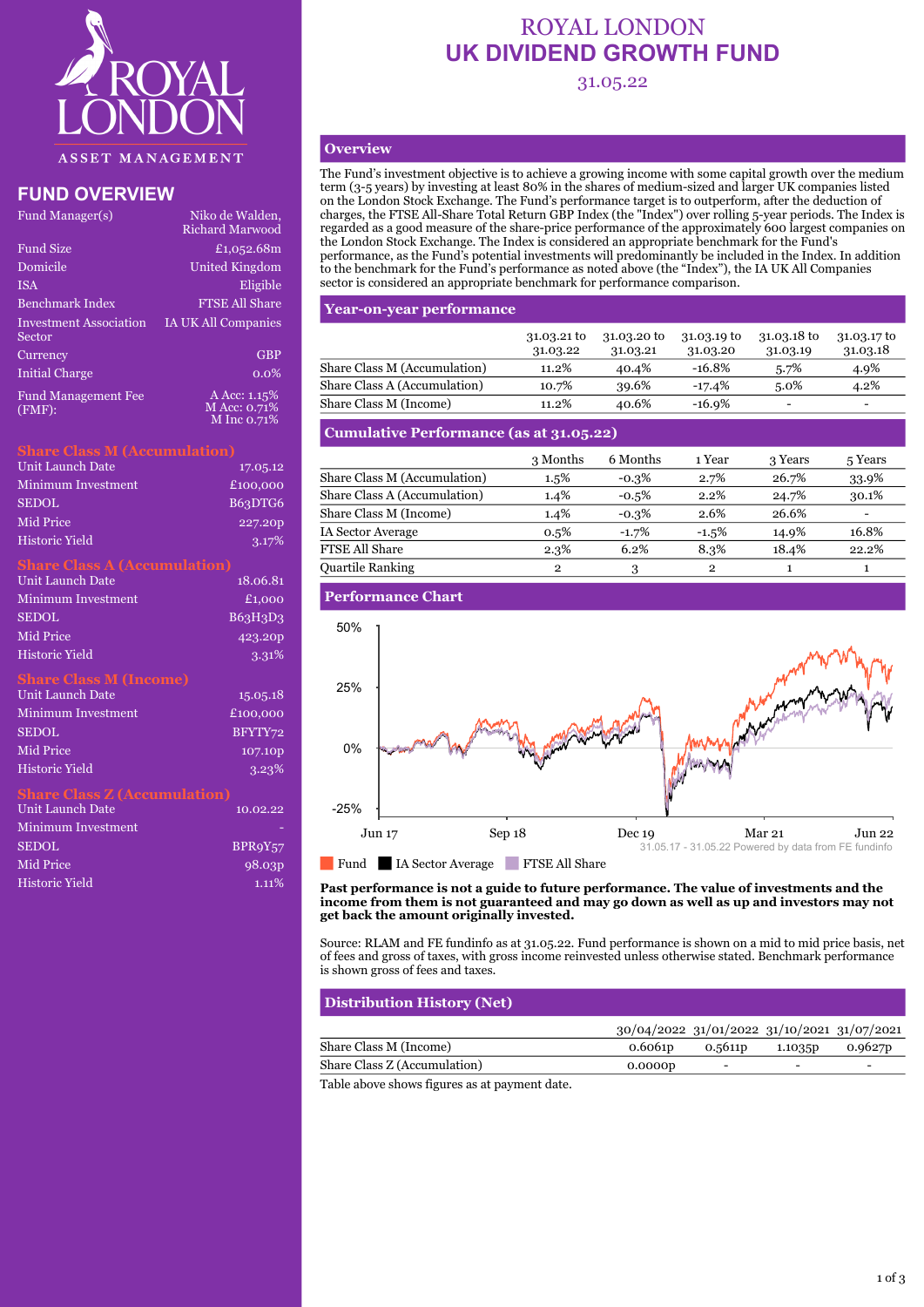#### **Richard Marwood**

Co-manager Fund Manager tenure: 12.04.16



### **Niko de Walden**

Co-manager Fund Manager tenure: 30.06.17

#### **Yield Definitions**

The historic yield reflects distributions declared over the past twelve months as a percentage of the mid-market price, as at the date shown. It does not include any preliminary charge and investors may be subject to tax on their distributions. Reported yields reflect RLAM's current perception of market conventions around timing of bond cash flows.

This is a financial promotion and is not investment advice. The Fund is a sub-fund of Royal London Equity Funds ICVC, an openended investment company with variable capital with segregated liability between sub-funds, incorporated in England and Wales under registered number IC000807. The Authorised Corporate Director (ACD) is Royal London Unit Trust Managers Limited, authorised and regulated by the Financial Conduct Authority, with firm reference number 144037.

Issued by Royal London Asset Management Limited, 55 Gracechurch Street, London, EC3V 0RL. Authorised and regulated by the Financial Conduct Authority, firm reference number 141665. A subsidiary of The Royal London Mutual Insurance Society Limited.

Source: RLAM, FE fundinfo and HSBC as at 31.05.22, unless otherwise stated. Yield definitions are shown above.

Our ref: FS RLAM PD 0041

For more information concerning the risks of investing, please refer to the Prospectus and Key Investor Information Document (KIID). Breakdowns exclude cash and futures.

#### **Fund Commentary**

The fund returned +0.18% in the month, behind both the benchmark and peer group median, with the fund placed 54th percentile in the month.

Domestically the key theme remains high inflation and the cost-of-living squeeze that UK households are facing. At the heart of this issue is the much higher cost of energy, driven by the severe disruption to the energy markets from Russia's invasion of Ukraine. However, the pressures are by no means confined to energy. Others inflationary factors are also at play, such as supply chain disruption from COVID lockdowns in China, tight labour markets and sharp rises in many agricultural products feeding through into food prices. To try to counter the severe pressure on household budgets the UK government announced a series of support measures to tackle fuel affordability. These measures will be part funded by a windfall levy on oil and gas firm profits and there was also suggestion that this could be extended to include electricity generation companies.

Two notable hits to performance in the month were the holdings in IG group and Hikma. In the case of IG, investors are perhaps worried that the recent market sell-off and volatility may reduce the number and trading activity of their retail investment customers. This may be the case, but historically trading activity has tended to increase when markets are volatile. Hikma shares were weak due to announcing that one of its generic products would be delayed. While the delay means a downgrade to this year's results, the contribution from the product will still occur, just later than originally hoped.

The most significant trading in the month was to increase the holding in the retailer B&M, whose shares were weak after announcing results that showed declining sales. Investors are nervous about almost all consumer stocks currently, due to the clear squeeze on household finances, but B&M should be better placed relatively, due to its competitive value offering. In our view the valuation of the shares is now attractive, compared to the company's cash generation.

Consumers are facing a significant cost of living squeeze, as inflation is currently at its highest level for decades. Likewise, companies are battling to defend margins, as their own input costs increase significantly. In this tricky background we feel that our approach of investing in a broad range of companies from different sectors and stages of their lifecycle is very appropriate and will allow performance to continue to be driven more by the success of our hunting for undervalued long term cashflows than by the prevailing winds of the macroeconomy, or factors such as growth or value styles being in vogue.

This is not a recommendation or solicitation to buy or sell any particular security. The views and opinions expressed herein are those of the manager at the time and are subject to change without notice.

#### **Sector Breakdown**

|                               | Fund  |
|-------------------------------|-------|
| Industrials                   | 16.4% |
| Financials                    | 15.8% |
| <b>Basic Materials</b>        | 14.9% |
| Health Care                   | 12.8% |
| <b>Consumer Discretionary</b> | 11.7% |
| Energy                        | 11.3% |
| <b>Consumer Staples</b>       | 9.2%  |
| Technology                    | 5.1%  |
| Utilities                     | 2.9%  |

#### **Top 10 Holdings as at 31.05.22**

|                                   | Fund    |
|-----------------------------------|---------|
| Shell Plc                         | 7.2%    |
| Glencore Plc Usdo.01              | 4.9%    |
| Astrazeneca Usdo.25               | 4.5%    |
| Bp Plc Ord Usdo.25                | 4.1%    |
| Anglo American Usdo.549           | 3.6%    |
| Barclays Ord Gbpo.25              | $3.4\%$ |
| Relx Plc Ord Gbpo.1444            | 3.3%    |
| Ashtead Group Ord Gbpo.10         | 3.0%    |
| Hikma Pharmaceuticals Ord Gbpo.10 | 2.7%    |
| Cranswick Ord Gbpo.10             | 2.5%    |
| <b>Total</b>                      | 39.2%   |
| <b>No of Holdings</b>             | 53      |

Every effort is made to ensure the accuracy of any information provided but no assurances or warranties are given. Nothing in this factsheet should be construed as advice and is therefore not a recommendation to buy or sell shares. 2 of 3